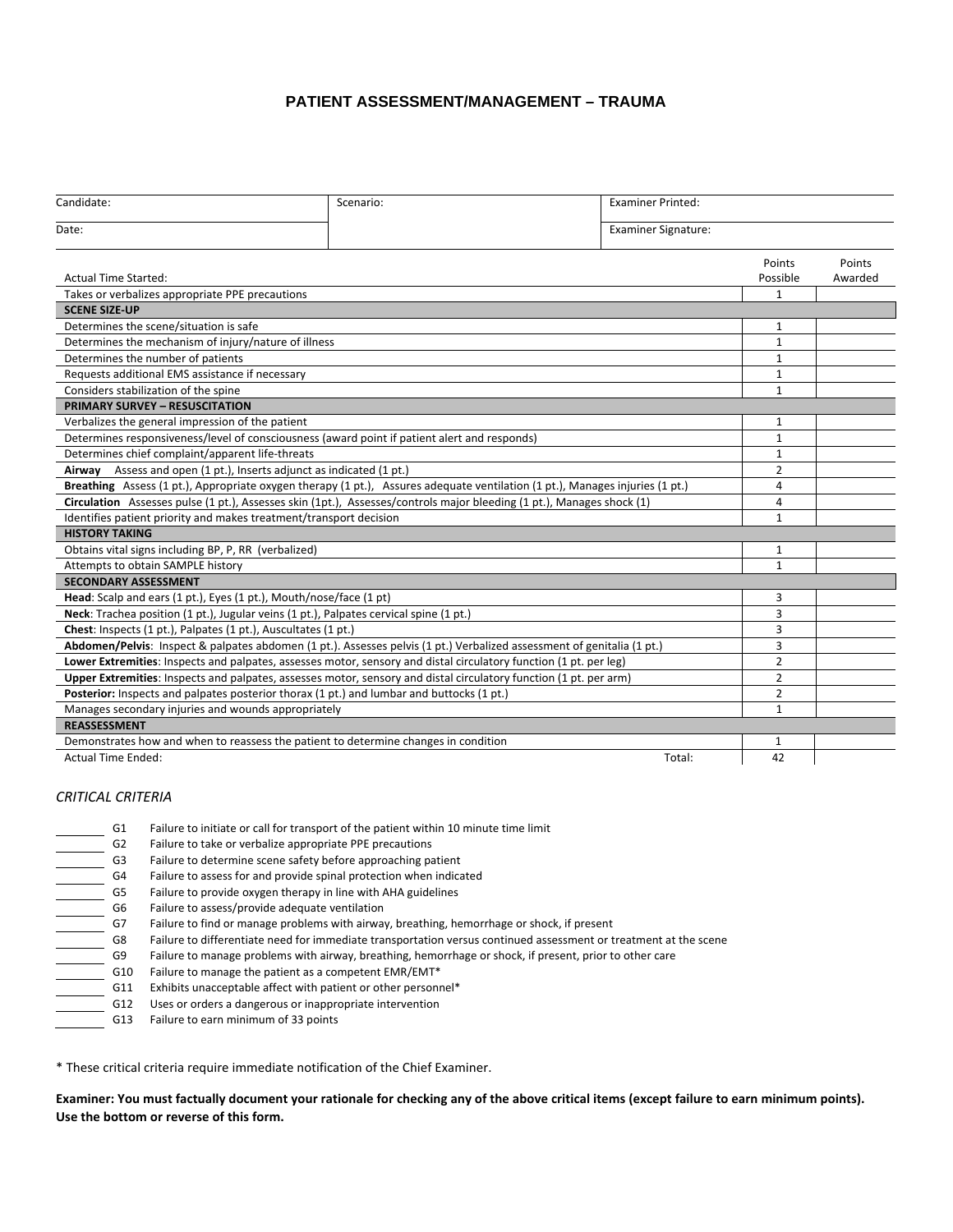# **BLEEDING CONTROL and SHOCK MANAGEMENT**

| Candidate: | <b>Examiner Printed:</b>   |
|------------|----------------------------|
| Date:      | <b>Examiner Signature:</b> |

|                                                                                                           | Points   | Points  |
|-----------------------------------------------------------------------------------------------------------|----------|---------|
| <b>Actual Time Started:</b>                                                                               | Possible | Awarded |
| Takes or verbalizes appropriate PPE precautions                                                           |          |         |
| Applies direct pressure to the wound (may include wound packing or hemostatic agent)                      |          |         |
| The examiner must inform the candidate that the wound continues to bleed.                                 |          |         |
| Applies tourniquet proximal to wound                                                                      |          |         |
| The examiner must now inform the candidate that the patient exhibits signs and symptoms of hypoperfusion. |          |         |
| Properly positions the patient                                                                            |          |         |
| Administers high concentration oxygen (>85%)                                                              |          |         |
| Initiates steps to prevent heat loss from patient                                                         |          |         |
| Indicates the need for immediate transportation                                                           |          |         |
| Actual Time Ended:<br>Total:                                                                              |          |         |

### *CRITICAL CRITERIA*

| A1  | Failure to take or verbalize appropriate PPE precautions                  |
|-----|---------------------------------------------------------------------------|
| A2  | Failure to administer high concentration oxygen                           |
| A3  | Failure to control hemorrhage using correct procedures in a timely manner |
| Α4  | Failure to indicate the need for immediate transportation                 |
| A5. | Failure to manage the patient as a competent EMT*                         |
| A6. | Exhibits unacceptable affect with patient or other personnel*             |
| Α7  | Uses or orders a dangerous or inappropriate intervention                  |
| A8  | Failure to earn minimum of 5 points                                       |

\* These critical criteria require immediate notification of the Chief Examiner.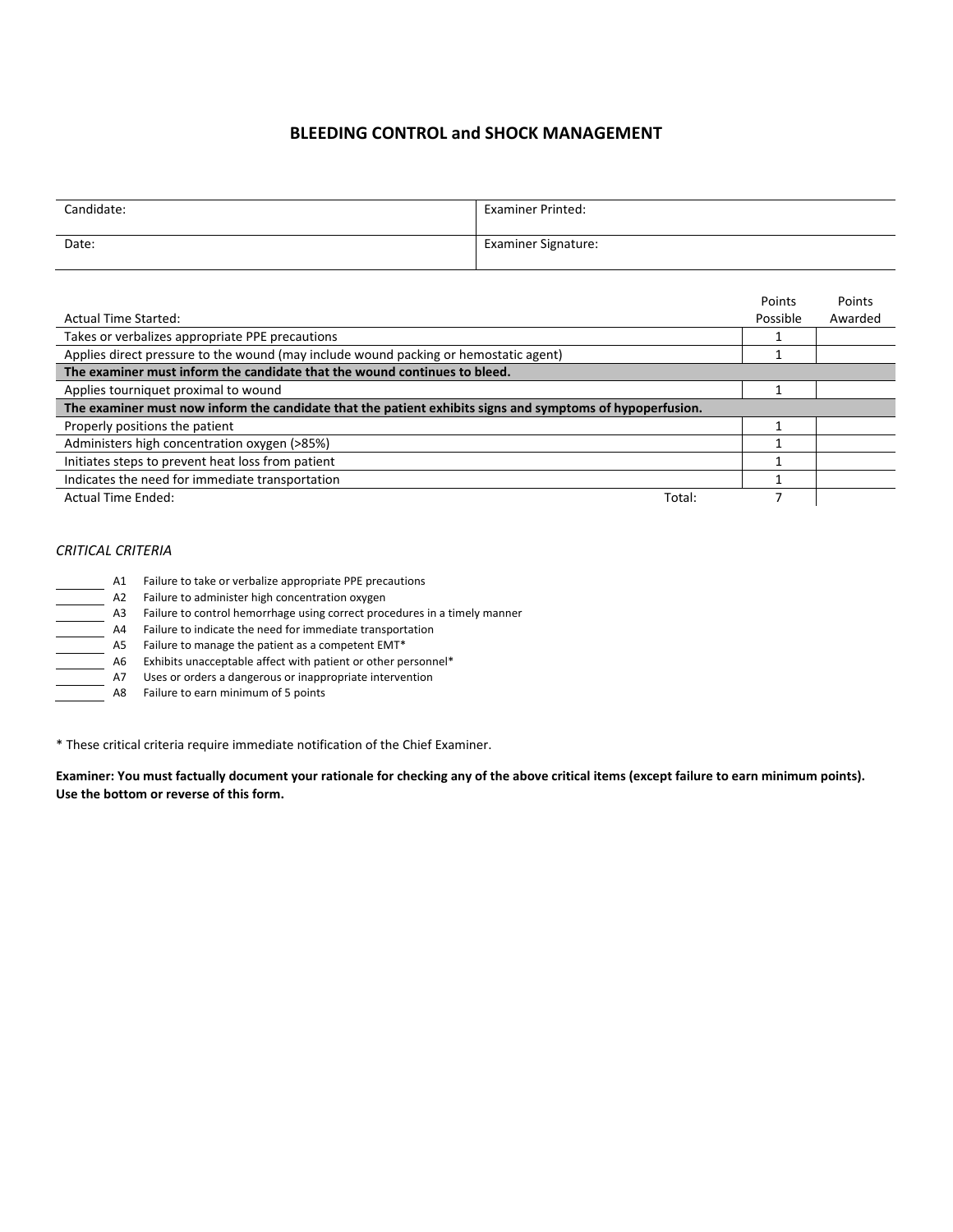# **BVM VENTILATION OF AN APNEIC ADULT PATIENT**

| Candidate: | <b>Examiner Printed:</b>   |
|------------|----------------------------|
| Date:      | <b>Examiner Signature:</b> |

|                                                                                                                       |        | Points         | Points  |
|-----------------------------------------------------------------------------------------------------------------------|--------|----------------|---------|
| <b>Actual Time Started:</b>                                                                                           |        | Possible       | Awarded |
| Takes or verbalizes appropriate PPE precautions                                                                       |        | 1              |         |
| Checks responsiveness                                                                                                 |        | 1              |         |
| Requests additional EMS assistance                                                                                    |        | 1              |         |
| Checks breathing and pulse simultaneously                                                                             |        | 1              |         |
| After checking, inform the candidate: "The patient is unresponsive, apneic and has a weak pulse of 60."               |        |                |         |
| Opens airway properly                                                                                                 |        | 1              |         |
| After opening airway, inform the candidate: "The mouth is full of secretions and vomitus."                            |        |                |         |
| Prepares rigid suction catheter                                                                                       |        | 1              |         |
| Turns on power to suction device or retrieves manual suction device                                                   |        | 1              |         |
| Inserts rigid suction catheter without applying suction                                                               |        | 1              |         |
| Suctions the mouth and oropharynx                                                                                     |        | 1              |         |
| After suctioning, inform the candidate: "The mouth and oropharynx are now clear."                                     |        |                |         |
| Opens the airway manually                                                                                             |        | 1              |         |
| Inserts oropharyngeal airway                                                                                          |        | 1              |         |
| Inform the candidate: "No gag reflex is present and the patient accepts the airway adjunct."                          |        |                |         |
| Ventilates the patient immediately using BVM without oxygen                                                           |        | 1              |         |
| (Award this point if candidate connects to oxygen provided the first breath given within 30 seconds after suctioning) |        |                |         |
| Re-checks pulse for not more than 10 seconds                                                                          |        | 1              |         |
| Attaches the BVM to oxygen at 15 LPM while examiner or assistant takes over ventilation                               |        | 1              |         |
| Ventilates the patient adequately for at least one minute                                                             |        |                |         |
| -Proper volume to cause visible chest rise (1 point)                                                                  |        | $\overline{2}$ |         |
| -Proper rate (10, 11 or 12 breaths per minute, or 1 every 5-6 seconds) (1 point)                                      |        |                |         |
| <b>Actual Time Ended:</b>                                                                                             | Total: | 16             |         |
|                                                                                                                       |        |                |         |

## *CRITICAL CRITERIA*

| <b>B1</b>      | Failure to initiate ventilations within 30 seconds of suctioning, or interrupts ventilation > 30 seconds   |
|----------------|------------------------------------------------------------------------------------------------------------|
| <b>B2</b>      | Failure to take or verbalize appropriate PPE precautions                                                   |
| B <sub>3</sub> | Failure to suction airway before ventilating the patient                                                   |
| <b>B4</b>      | Suctions the patient for an excessive and prolonged time (>30 sec)                                         |
| <b>B5</b>      | Failure to check responsiveness, then check breathing and pulse simultaneously for no more than 10 seconds |
| <b>B6</b>      | Failure to voice and ultimately provide high oxygen concentration [at least 85%]                           |
| <b>B7</b>      | Failure to ventilate the patient at a rate of $10 - 12$ /minute during at least one consecutive minute     |
| <b>B8</b>      | Failure to provide adequate volumes per breath [maximum 2 errors/minute permissible]                       |
| <b>B9</b>      | Insertion or use of any adjunct in a manner dangerous to the patient                                       |
| <b>B10</b>     | Failure to manage the patient as a competent EMT*                                                          |
| <b>B11</b>     | Exhibits unacceptable affect with patient or other personnel*                                              |
| <b>B12</b>     | Uses or orders a dangerous or inappropriate intervention                                                   |
| <b>B13</b>     | Failure to earn minimum of 12 points                                                                       |

\* These critical criteria require immediate notification of the Chief Examiner.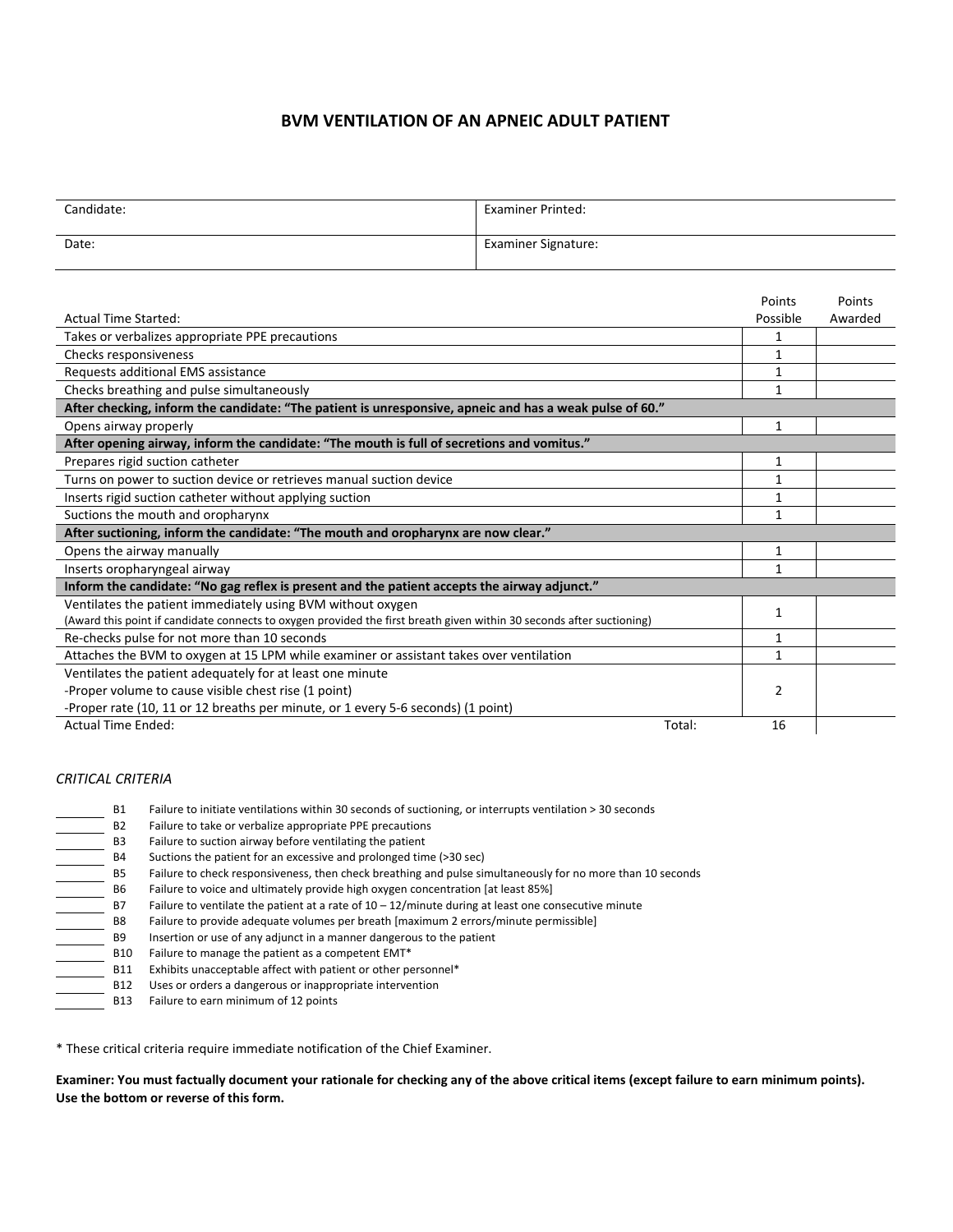### **CARDIAC ARREST MANAGEMENT / AED**

| Candidate: | <b>Examiner Printed:</b>   |
|------------|----------------------------|
| Date:      | <b>Examiner Signature:</b> |

|                                                                                                     | Points       | Points  |
|-----------------------------------------------------------------------------------------------------|--------------|---------|
| <b>Actual Time Started:</b>                                                                         | Possible     | Awarded |
| Takes or verbalizes appropriate PPE precautions                                                     |              |         |
| Determines the scene is safe                                                                        |              |         |
| Checks responsiveness                                                                               |              |         |
| Requests additional EMS assistance                                                                  |              |         |
| Directs assistant to retrieve AED                                                                   |              |         |
| Checks breathing and pulse simultaneously                                                           |              |         |
| After checking, inform the candidate: "The patient is unresponsive, apneic and pulseless."          |              |         |
| Immediately begins chest compressions with adequate depth, rate and chest recoil                    | 1            |         |
| Performs 2 minutes (5 cycles) of high quality 1-rescuer adult CPR, which must include all 5 points: |              |         |
| -Adequate depth and rate (1 point)                                                                  |              |         |
| -Correct compression-to-ventilation ratio (1 point)                                                 | 5            |         |
| -Allows the chest to recoil completely (1 point)                                                    |              |         |
| -Adequate volumes for each breath (1 point)                                                         |              |         |
| -Minimal interruptions of no more than 10 seconds throughout (1 point)                              |              |         |
| The assistant arrives with an AED and resumes compressions while candidate operates the AED         |              |         |
| Turns on power to AED                                                                               |              |         |
| Follows prompts and correctly attaches AED to patient                                               |              |         |
| Stops CPR and ensures all individuals are clear of the patient during rhythm analysis               |              |         |
| Ensures that all individuals are clear of the patient and delivers shock from AED                   |              |         |
| Immediately directs rescuer to resume chest compressions                                            |              |         |
| <b>Actual Time Ended:</b>                                                                           | Total:<br>17 |         |

### *CRITICAL CRITERIA*

| C <sub>1</sub>  | Failure to take or verbalize appropriate PPE precautions                                                       |
|-----------------|----------------------------------------------------------------------------------------------------------------|
| C <sub>2</sub>  | Failure to check responsiveness, then check breathing and pulse simultaneously for no more than 10 seconds     |
| C <sub>3</sub>  | Failure to immediately begin chest compressions as soon as pulselessness is confirmed                          |
| C4              | Failure to demonstrate acceptable high-quality, 1-rescuer adult CPR (fewer than 5 of 5 points above)           |
| C5              | Unnecessarily interrupts CPR for more than 10 seconds at any point                                             |
| C6              | Failure to correctly attach the AED to the patient                                                             |
| C7              | Failure to operate the AED properly                                                                            |
| C8              | Failure to deliver shock in a timely manner                                                                    |
| C <sub>9</sub>  | Failure to ensure that all individuals are clear of patient during rhythm analysis and before delivering shock |
| C10             | Failure to immediately resume compressions after shock delivered                                               |
| C11             | Failure to manage the patient as a competent EMT*                                                              |
| C12             | Exhibits unacceptable affect with patient or other personnel*                                                  |
| C13             | Uses or orders a dangerous or inappropriate intervention                                                       |
| C <sub>14</sub> | Failure to earn minimum of 13 points                                                                           |

\* These critical criteria require immediate notification of the Chief Examiner.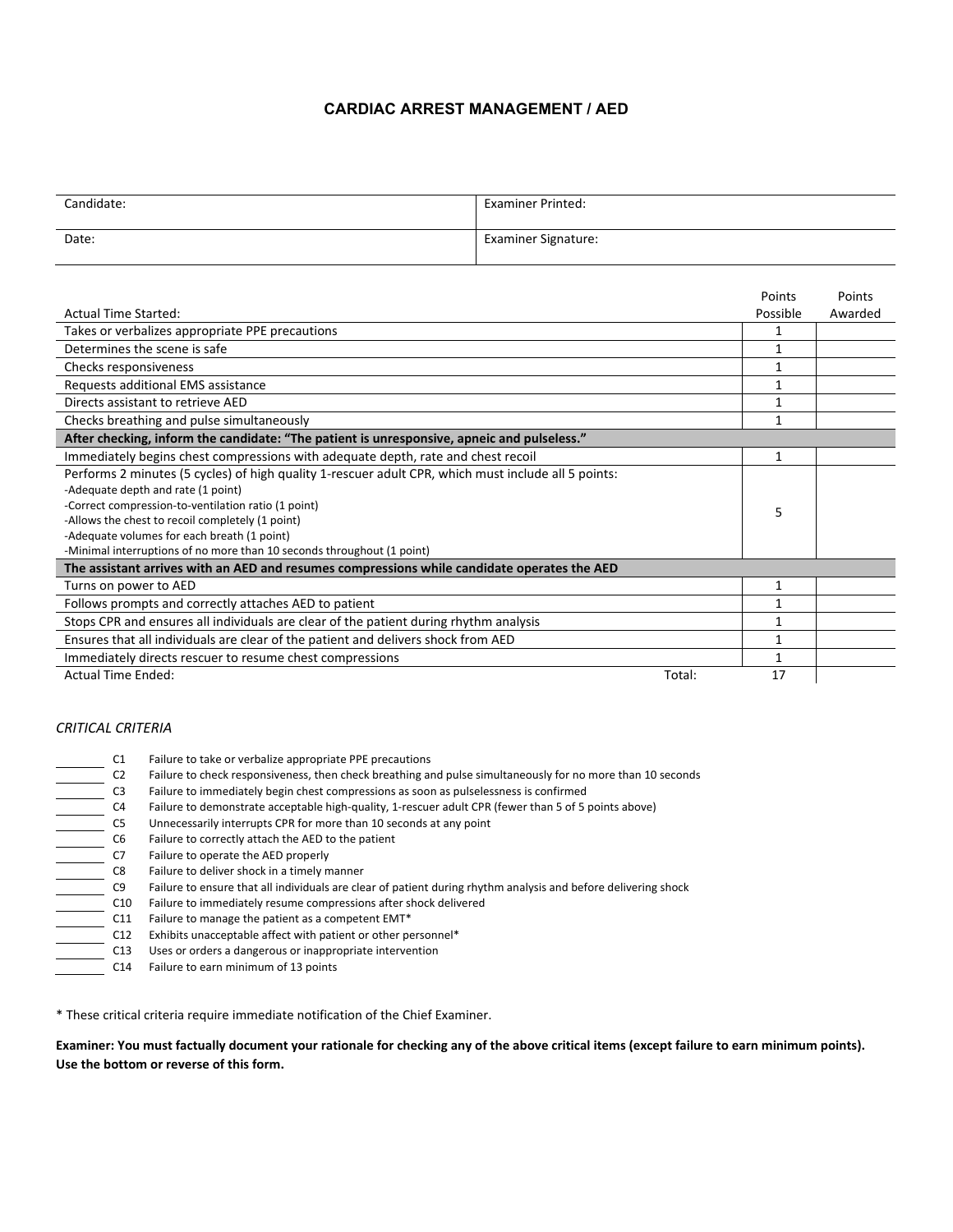## **LONGBONE IMMOBILIZATION**

| Candidate: | <b>Examiner Printed:</b>   |
|------------|----------------------------|
| Date:      | <b>Examiner Signature:</b> |

Circle One: **Forearm or Lower Leg**

|                                                                                                           | Points   | Points  |  |
|-----------------------------------------------------------------------------------------------------------|----------|---------|--|
| <b>Actual Time Started:</b>                                                                               | Possible | Awarded |  |
| Takes or verbalizes appropriate PPE precautions                                                           |          |         |  |
| Directs application of manual stabilization of the injury                                                 |          |         |  |
| Assesses distal motor, sensory and circulatory functions in the injured extremity                         |          |         |  |
| After checking, inform the candidate: "Motor, sensory and circulatory functions are present and normal."  |          |         |  |
| Measures the splint                                                                                       |          |         |  |
| Applies the splint                                                                                        |          |         |  |
| Immobilizes the joint above the injury site                                                               |          |         |  |
| Immobilizes the joint below the injury site                                                               |          |         |  |
| Secures the entire injured extremity                                                                      |          |         |  |
| Immobilizes the hand/foot in the position of function                                                     |          |         |  |
| Reassesses distal motor, sensory and circulatory functions in the injured extremity                       |          |         |  |
| "After checking, inform the candidate: "Motor, sensory and circulatory functions are present and normal." |          |         |  |
| Actual Time Ended:<br>Total:                                                                              | 10       |         |  |
|                                                                                                           |          |         |  |

## *CRITICAL CRITERIA*

| E1 | Failure to immediately stabilize the extremity manually                                                                 |
|----|-------------------------------------------------------------------------------------------------------------------------|
| E2 | Grossly moves the injured extremity                                                                                     |
| E3 | Failure to immobilize the joint above and below the injury site                                                         |
| E4 | Failure to immobilize the hand or foot in a position of function                                                        |
| E5 | Failure to reassess distal motor, sensory and circulatory functions in the injured extremity before and after splinting |
| E6 | Failure to manage the patient as a competent EMT*                                                                       |
| E7 | Exhibits unacceptable affect with patient or other personnel*                                                           |
| E8 | Uses or orders a dangerous or inappropriate intervention                                                                |
| E9 | Failure to earn minimum of 8 points                                                                                     |

\* These critical criteria require immediate notification of the Chief Examiner.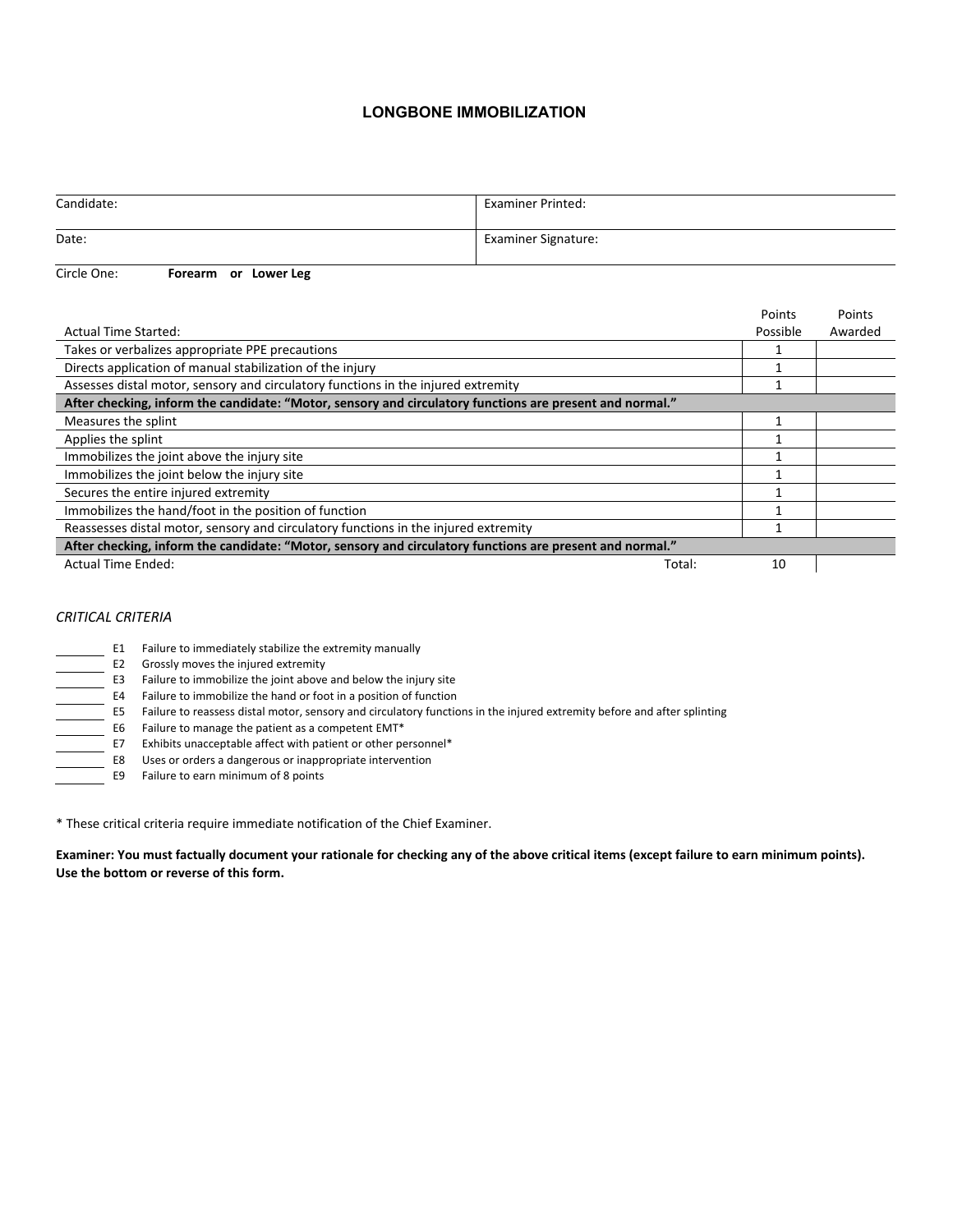#### **JOINT IMMOBILIZATION**

| Candidate:                                                                          |                             |              | <b>Examiner Printed:</b>                                                                                  |   |          |         |  |
|-------------------------------------------------------------------------------------|-----------------------------|--------------|-----------------------------------------------------------------------------------------------------------|---|----------|---------|--|
| Date:                                                                               |                             |              | <b>Examiner Signature:</b>                                                                                |   |          |         |  |
| Circle One:                                                                         | <b>Shoulder</b>             | <b>Elbow</b> | Knee                                                                                                      |   |          |         |  |
|                                                                                     |                             |              |                                                                                                           |   | Points   | Points  |  |
|                                                                                     | <b>Actual Time Started:</b> |              |                                                                                                           |   | Possible | Awarded |  |
| Takes or verbalizes appropriate PPE precautions                                     |                             |              |                                                                                                           |   |          |         |  |
| Directs application of manual stabilization of the injury                           |                             |              |                                                                                                           |   |          |         |  |
| Assesses distal motor, sensory and circulatory functions in the injured extremity   |                             |              |                                                                                                           |   |          |         |  |
|                                                                                     |                             |              | "After checking, inform the candidate: "Motor, sensory and circulatory functions are present and normal." |   |          |         |  |
| Selects the proper splinting material                                               |                             |              |                                                                                                           | 1 |          |         |  |
| Immobilizes the site of the injury                                                  |                             |              |                                                                                                           |   |          |         |  |
| Immobilizes the bone above the injury site                                          |                             |              |                                                                                                           |   |          |         |  |
| Immobilizes the bone below the injury site                                          |                             |              |                                                                                                           |   |          |         |  |
| Secures the entire injured extremity                                                |                             |              |                                                                                                           |   |          |         |  |
| Reassesses distal motor, sensory and circulatory functions in the injured extremity |                             |              |                                                                                                           |   |          |         |  |
|                                                                                     |                             |              | "After checking, inform the candidate: "Motor, sensory and circulatory functions are present and normal." |   |          |         |  |
| <b>Actual Time Ended:</b><br>Total:                                                 |                             |              |                                                                                                           | 9 |          |         |  |

## *CRITICAL CRITERIA*

| D1             | Failure to immediately stabilize the extremity manually                                                                 |
|----------------|-------------------------------------------------------------------------------------------------------------------------|
| D <sub>2</sub> | Grossly moves the injured extremity                                                                                     |
| D3             | Failure to immobilize the bone above and below the injury site                                                          |
| D4             | Failure to reassess distal motor, sensory and circulatory functions in the injured extremity before and after splinting |
| D5             | Failure to manage the patient as a competent EMT*                                                                       |
| D6             | Exhibits unacceptable affect with patient or other personnel*                                                           |
| D7             | Uses or orders a dangerous or inappropriate intervention                                                                |
| D8             | Failure to earn minimum of 7 points                                                                                     |

\* These critical criteria require immediate notification of the Chief Examiner.